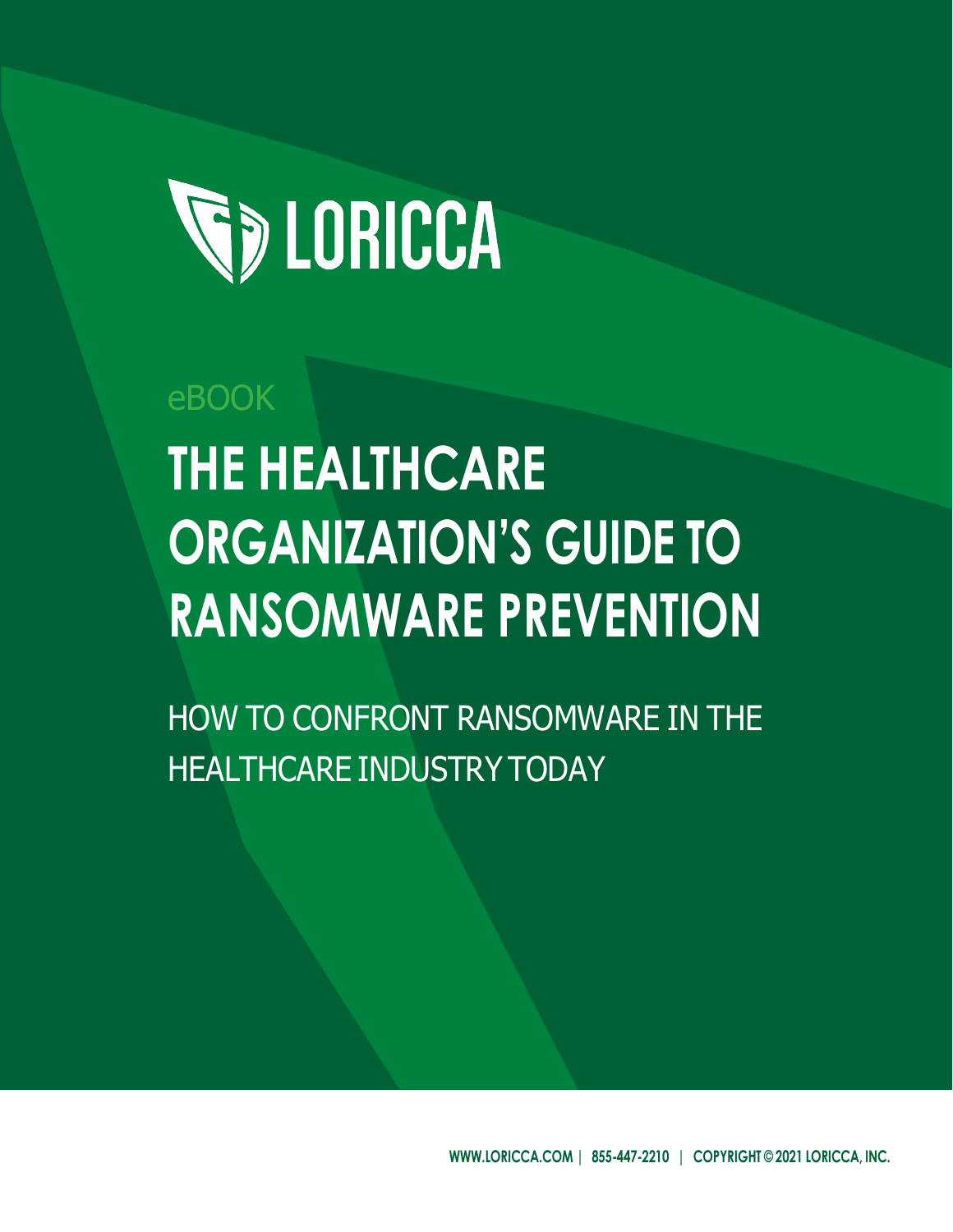

**Ransomware attacks targeting healthcare organizations have become an increasingly regular occurrence over the years,** with 2020 seeing large-scale hospital cyberattacks that touched thousands of healthcare consumers, disrupted critical everyday activities, damaged reputations, and led to financial loss.

It's clear that this trend will continue to plague the healthcare industry. The rising adoption of EHRs, mobile devices and BYOD efforts leaves healthcare providers of all sizes more vulnerable than in years past. Prioritizing data security and establishing a clear framework for developing and revisiting protection strategies is the best path to take today to better serve healthcare organizations tomorrow.

### **LEARN HOW TO TACKLE RANSOMWARE TROUBLES TO PROTECT YOUR HEALTHCARE ORGANIZATION AND THE PEOPLE YOU SERVE.**

## **CONTENTS**

### **I. WHAT IS RANSOMWARE?**

• Ransomware and Its Impact in Healthcare

### **II. HOW DO YOU PREVENT IT?**

- Preventing Ransomware
- Developing Response Plans
- Adopting Security Solutions

### **III. HOW DO YOU APPROACH AN ATTACK?**

- Reporting a Breach
- Deciding Whether to Pay

### **IV. HOW CAN YOU GET STARTED?**

• Finding a Ransomware Protection Provider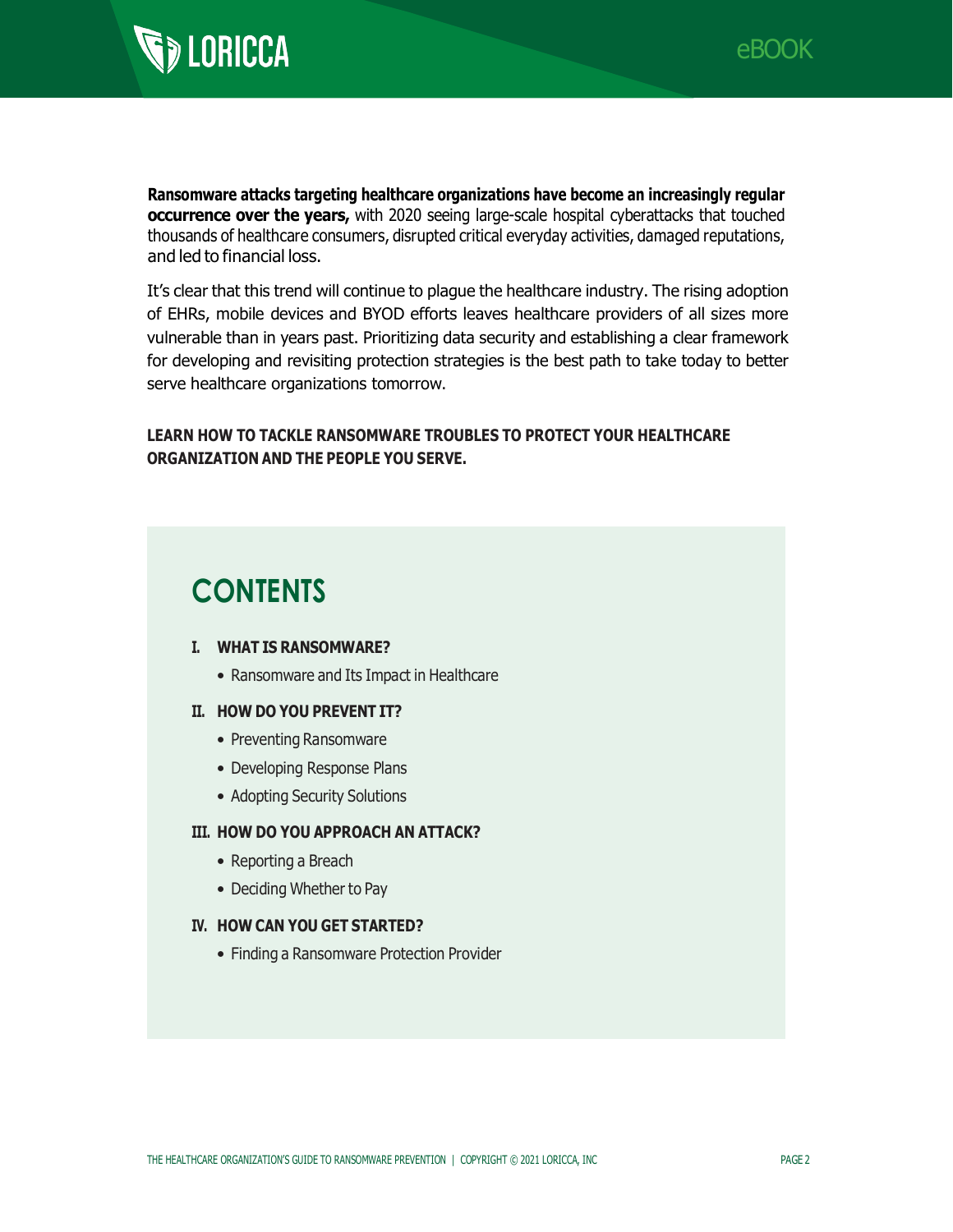

### WHAT IS RANSOMWARE?

# **RANSOMWARE AND ITS IMPACT IN HEALTHCARE**

### **DEFINING RANSOMWARE**

Ransomware is any type of malicious software created with the intent to prevent access to a computer system until a specific sum, or ransom, is paid.

Experiencing hospital ransomware could mean being forced to delay patient care, being unable to deliver care using patient records or exposing private patient data and medical information. Because of the sensitive information these organizations handle daily, healthcare companies are prime targets for ransomware and other cyberattacks.

Some statistics show ransomware is on the decline, but operating off of these statistics is potentially dangerous. A false sense of security leads healthcare institutions to underestimate the destruction that ransomware and other types of cyberattacks can—and will—cause.

To become better prepared for possible ransomware attacks, organizations in the industry should act now to develop a response plan, implement tighter security and backup measures and regularly review practices and systems to improve future efforts.

The need for healthcare institutions to maintain secure access to immediately available data that fuels improved patient care means they will continue to be a prime target for ransomware and other hospital cyberattacks.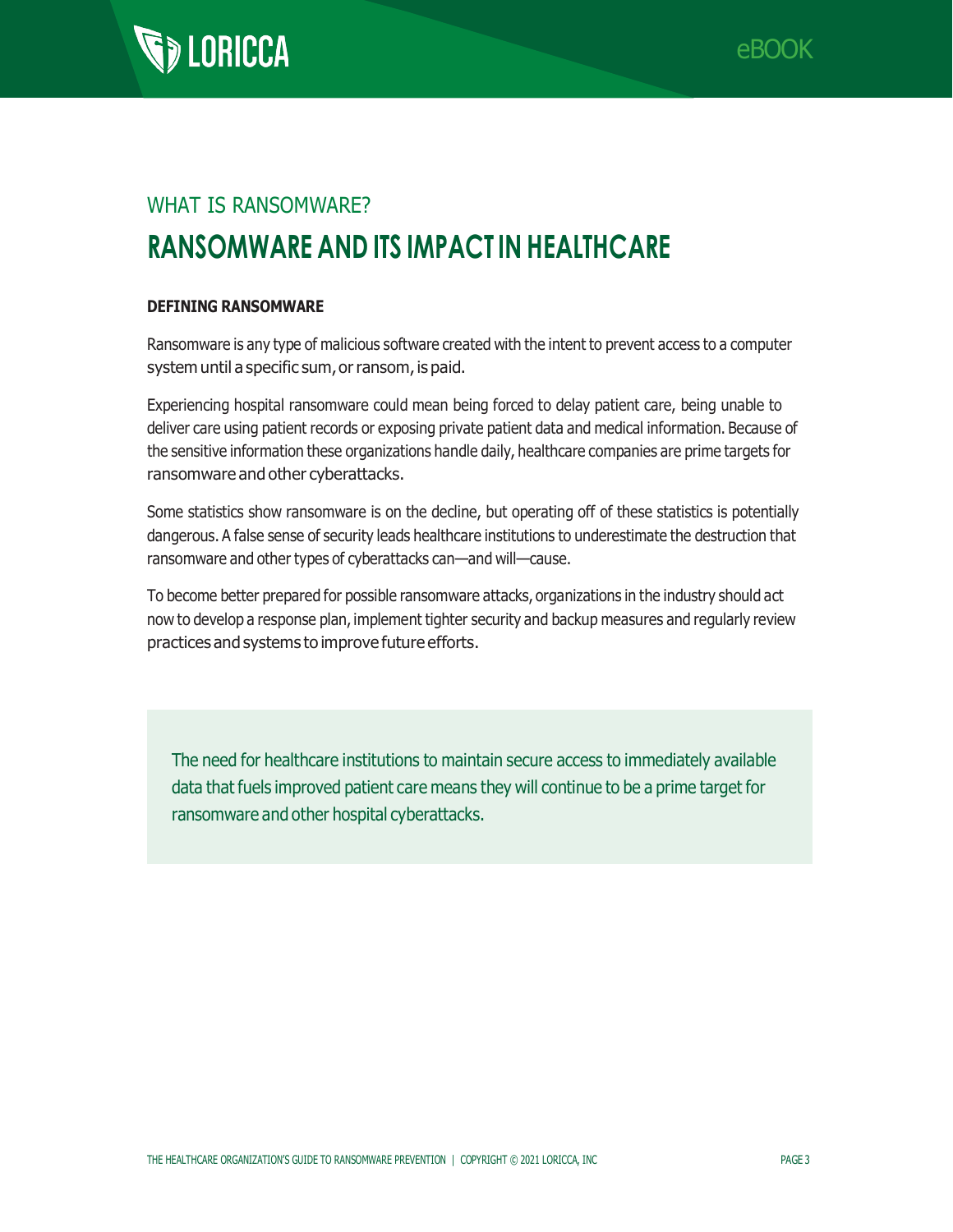



# HOW DO YOU PREVENT IT? **PREVENTING RANSOMWARE**

Ransomware can come in many shapes and forms, but there are several ways to prevent devastating attacks. Malware, once it breaks through the barriers of one person, can hijack contact lists to spread and cause more damage to an organization and those associated with it. Keep these best practices in mind to reduce risk at your company.

### **OPERATIONAL TO-DOS**

- Educate and train employees to recognize malicious intent and report suspicious content
- Develop and test contingency and backup plans, reviewing and updating quarterly
- Leverage threat intelligence in an overall security management plan
- Institute segmented networks to limit attack exposure and prevent spreading
- Patch known vulnerabilities in applications and systems and update anti-malware software
- Implement targeted technical solutions for email systems

### **PREVENTION TIPS FOR TEAMS**

- Be wary of nefarious URLs and "free" software packages that may appear legitimate
- Investigate unexpected email attachments and links by contacting the sender via phone
- If you don't know where something leads or who it came from, don't click
- Make backup copies of important business data and files
- Develop strong passwords, change them regularly and implement two-factor authentication
- Implement a Zero-Trust architecture to limit the impact
- Conduct Security Awareness Training monthly for all users

You may not be able to avoid becoming a target, but you can take steps to ensure you're not a victim. If the goal of ransomware is to make an organization pay to recover stolen data, then proactively backing up your data before it's compromised means you can recover it on your own. The rampant ransomware attacks seen today reflect healthcare organizations' inadequate backup practices.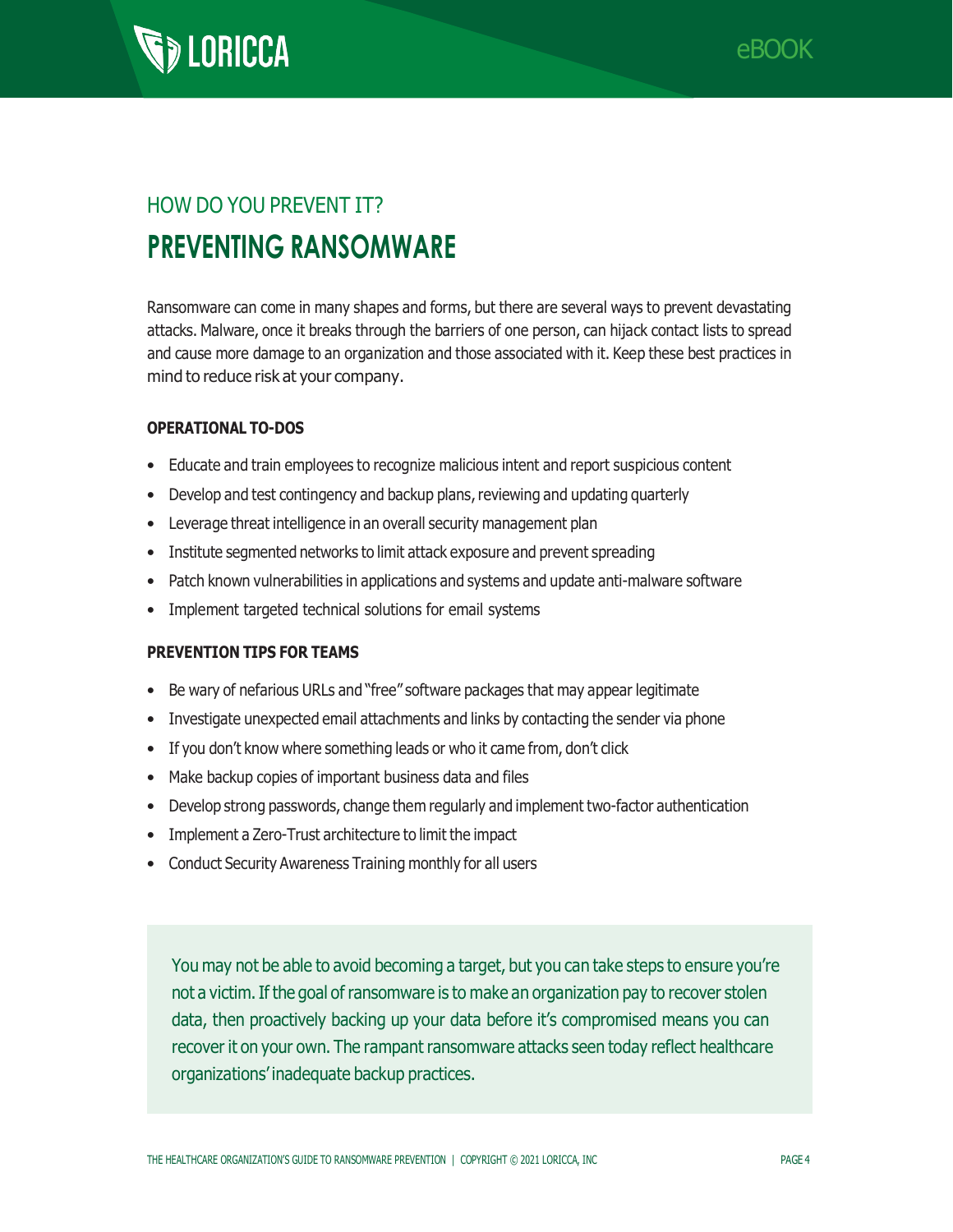

# HOW DO YOU PREVENT IT? **DEVELOPING RESPONSE PLANS**

Even if your footprint in the healthcare industry is small, having a clear documented incident response plan can help you confront a ransomware attack quickly and efficiently in a time when many businesses are scrambling to save their data and their reputation.

### **WHY YOU NEED A PLAN**

SMBs are frequent targets of ransomware attacks because unlike more established companies, they don't always have the resources for a robust security program. But for healthcare organizations especially, a data or privacy breach can lead to irreversible reputation damages and thousands or millions of dollars in remediation costs, legal fees and regulatory penalties.

If you handle personally identifiable information or protected health information, developing an incident response plan well before malicious attacks occur and implementing it quickly when the situation does arise is the smart and responsible thing to do. It may also be required by state or federal laws.

### **WHAT A PLAN CAN DO FOR YOU**

- Outline clear steps for communicating incidents to vendors, employees and customers
- Explain how to ensure operational continuity and recover data after a breach
- Establish how to involve legal counsel and meet obligations under breach notice laws
- Minimize financial, physical and operational loss, monitor ongoing risks and regain compliance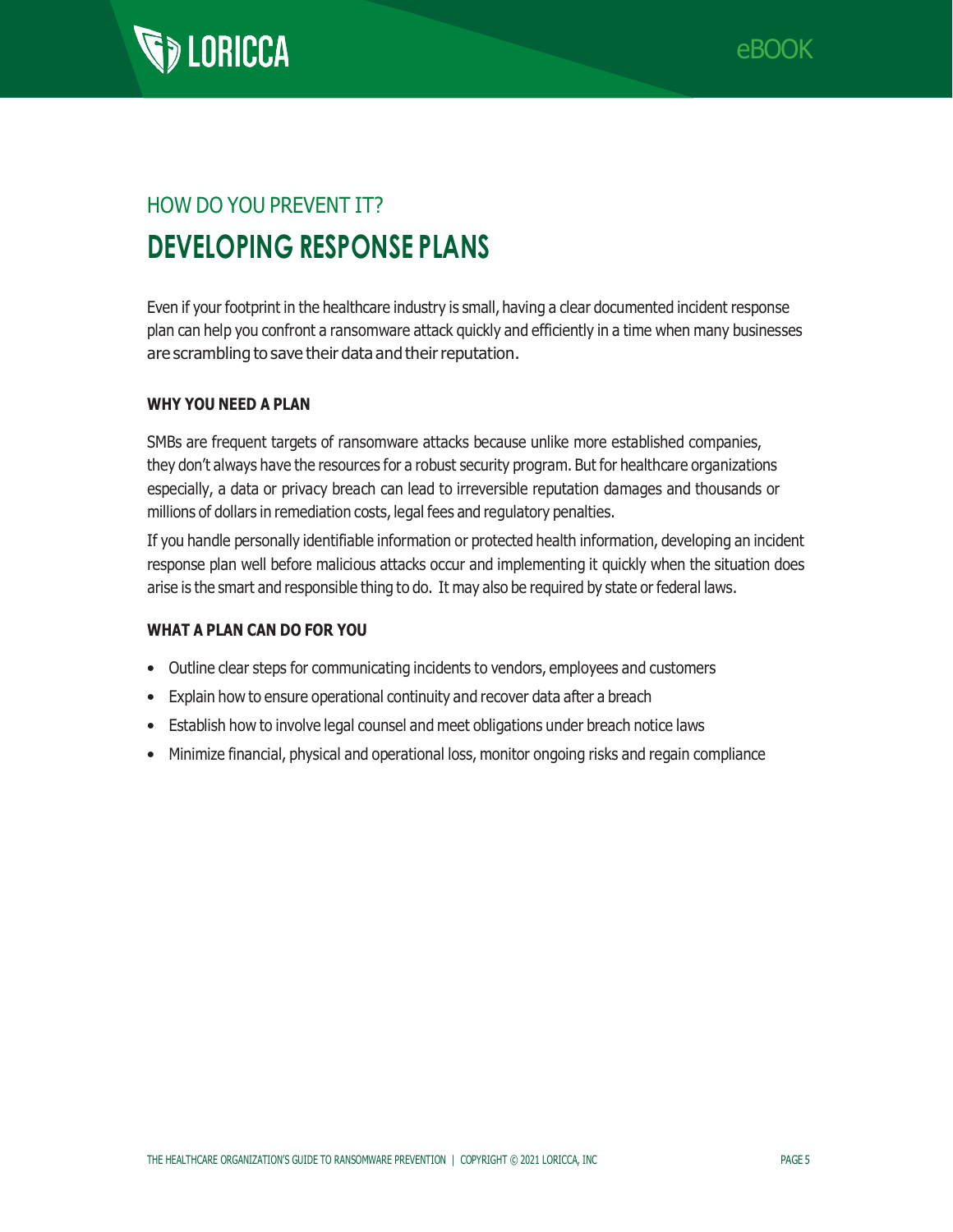



# HOW DO YOU PREVENT IT? **ADOPTING SECURITY SOLUTIONS**

Many products and solutions can help healthcare organizations become better positioned to prevent ransomware attacks and overcome them quickly and responsibly when needed.

### **HERE ARE SOME SOLUTIONS TO CONSIDER ADOPTING WHEN YOU SEEK PROFESSIONAL EXPERTISE IN MANAGING RISKS, BOOSTING SECURITY AND PREVENTING CYBERATTACKS:**



If you are not sure which services you need to improve your cybersecurity stance, talk with a HIPAA compliance specialist or an IT security provider that can assess and explain your most pressing areas of risk and available options.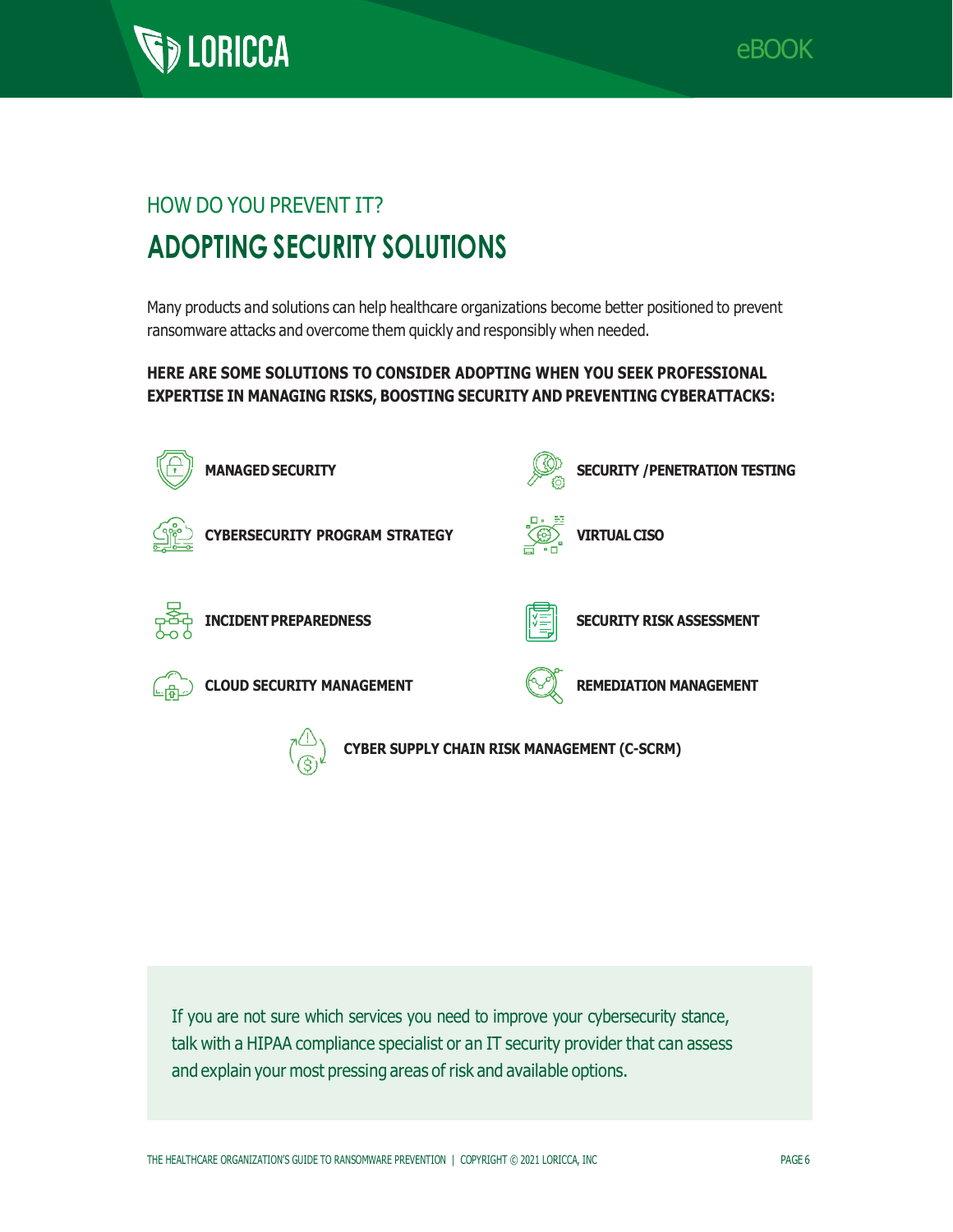

### HOW DO YOU APPROACH AN ATTACK? **REPORTING A BREACH**

Healthcare organizations are held to a high standard when it comes to remedying ransomware attacks and other security breaches. Get familiar with HIPAA's breach notification regulations and how to remain compliant using the decision tree below.

### **HIPAA BREACH DECISION TREE**

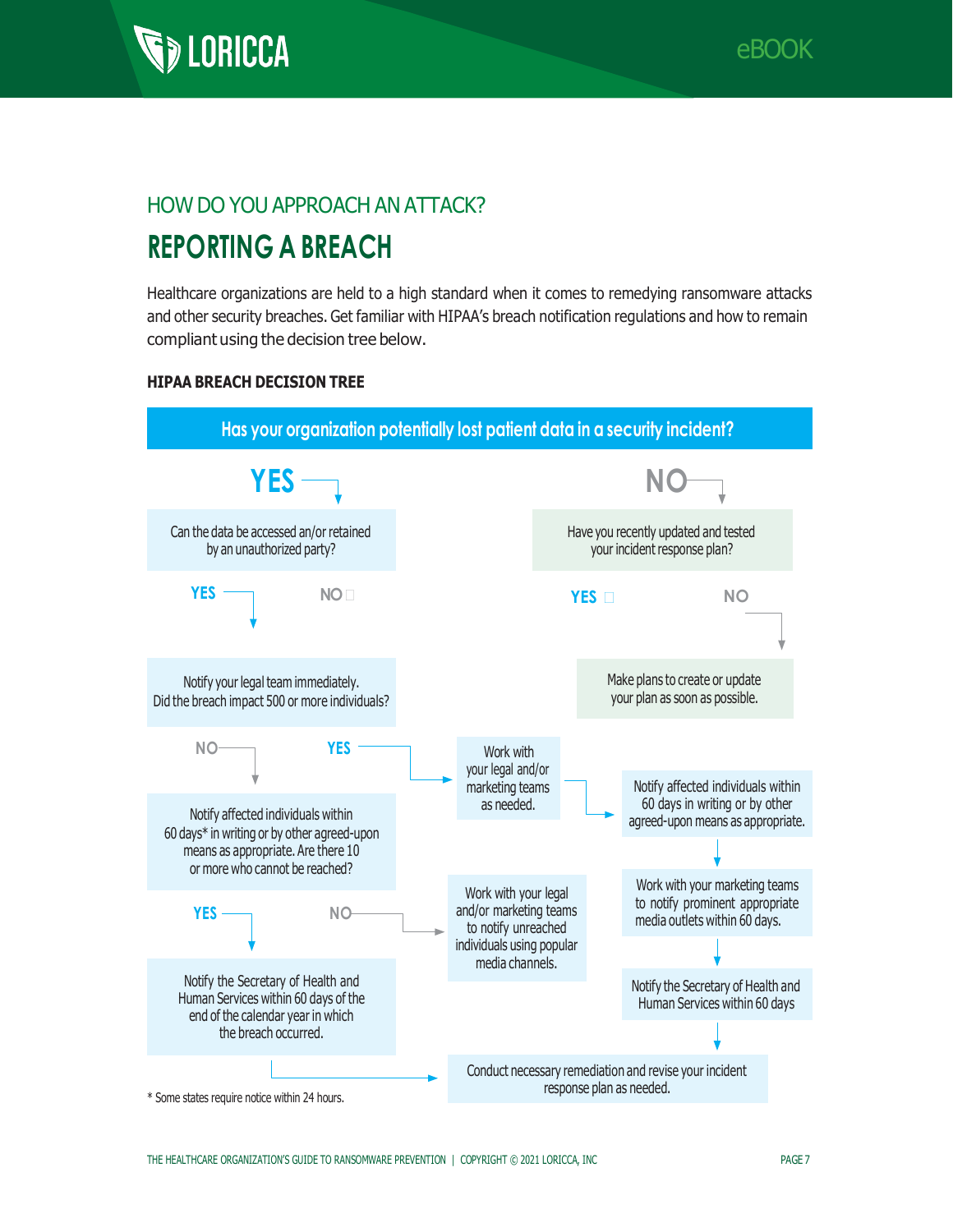

# **SEDENCEA**

# HOW DO YOU APPROACH AN ATTACK? **DECIDING WHETHER TO PAY**

It is tough to make an informed decision on whether to pay the ransom associated with an attack on yourorganization. Because many ransomware attacks are not reported and attackers are always adapting and adjusting their tactics, the little information available on how to best approach a ransom might not apply to your specific situation.

Even worse is the fact that attackers often do not provide workable keys to unencrypt data after ransoms are paid. It is important to know that in order to discourage future attacks, Federal Law Enforcement advises organizations not to pay ransoms—but this means critical data will be lost.

Use this quick guide to make a more educated decision on how your organization should respond after experiencing an attack.

### **REASONS TO PAY THE RANSOM**

**PAY** if the business cost of lost data is significantly higher than the ransom

**PAY** if the version history indicates successful access after payment

**PAY** if your data backups are inadequate

**PAY** if the ransomware is not contained

PAY if all options for restoring lost data are unsuccessful

### **REASONS TO NOT PAY THE RANSOM**

**DON'T PAY** if paying will only provide a 50% chance of regaining access

**DON'T PAY** if clean data backups are adequate and have been verified

**DON'T PAY** if the ransomware has been contained

**DON'T PAY** if mitigation costs to clean systems will be incurred regardless

**DON'T PAY** if the version is reversible

**DON'T PAY** if paying will make you a larger future target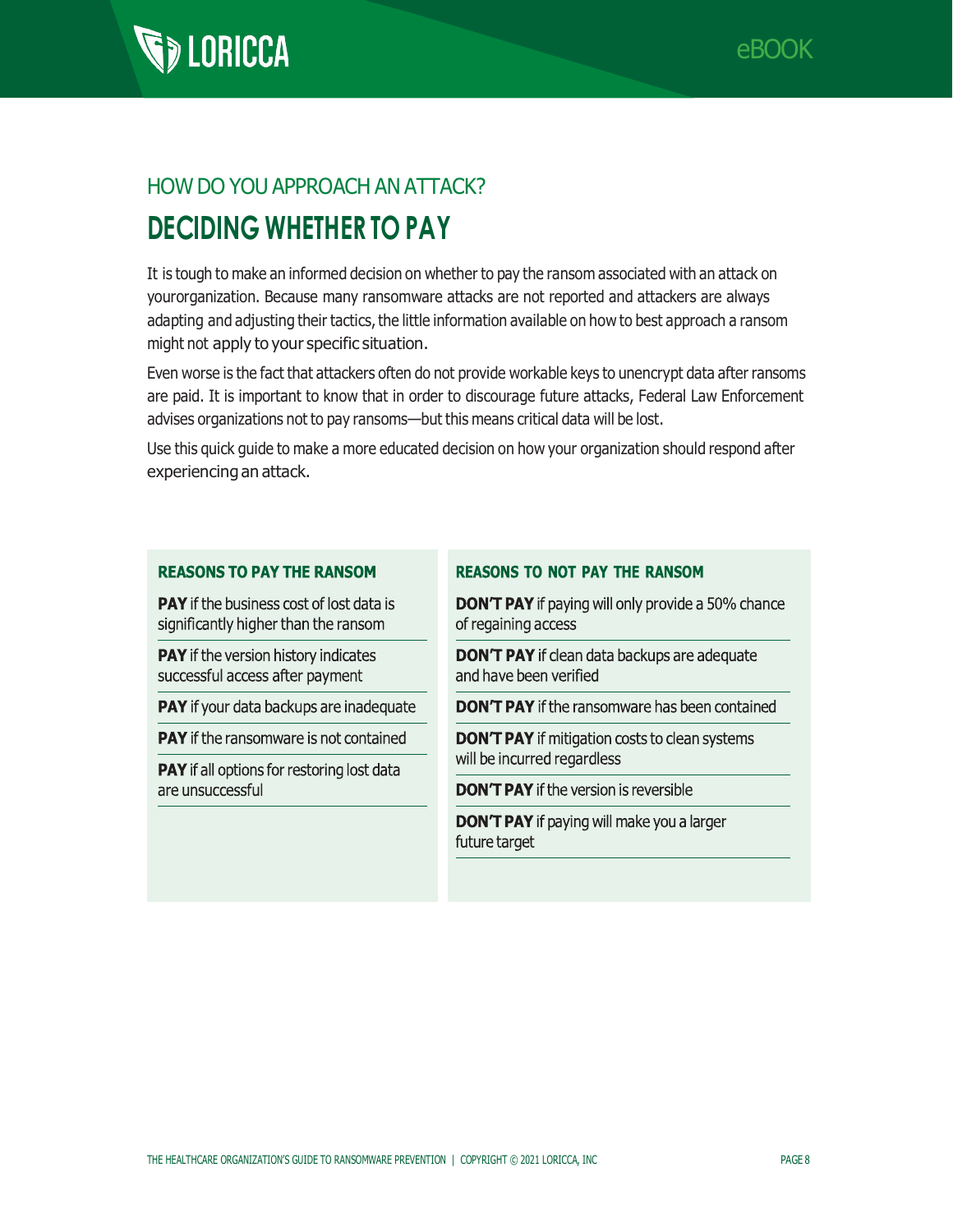

### HOW CAN YOU GET STARTED?

# **FINDING A RANSOMWARE PROTECTION PROVIDER**

Finding a trusted provider of ransomware protection, compliance and security services can be difficult, especially if you are looking for a partner who works closely with your team to ensure everyone has a complete understanding of the risks your healthcare organization faces today.

### **WHAT TO LOOK FOR IN A RANSOMWARE PROTECTION SOLUTION**

- Cybersecurity program management
- HIPAA security risk assessments
- Zero Trust methodology
- Data security
- Network vulnerability and penetration testing
- Incident response planning
- Cloud and managed security
- Data backups

### **WHAT TO LOOK FOR IN A RANSOMWARE PROTECTION PROVIDER**

- Helps confront cybersecurity risks of today and tomorrow
- Provides consulting around specific needs
- Delivers streamlined risk assessments
- Brings lessons learned from organizations like yours
- Leads a flexible, responsive, and experienced team